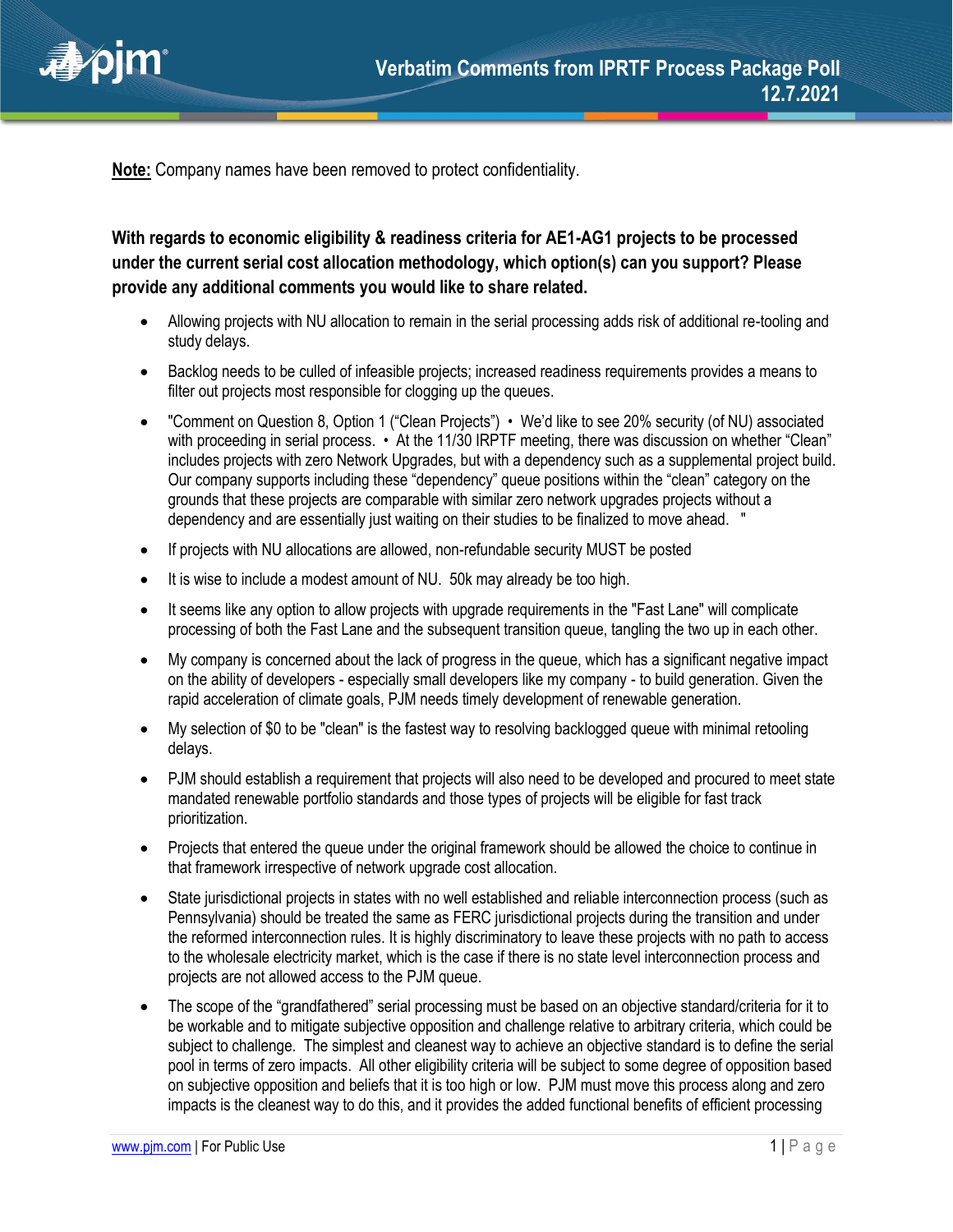

and mitigating impacts to subsequent cluster queues because zero impact projects present the least risk of withdrawal due to changes in upgrade and cost responsibility. The foregoing notwithstanding, We support imposing financial readiness requirements for all the backlogged projects through AG1 queue.

- This assumes \$4,000/MW readiness payment has already been paid
- We cannot support any of these options. All AE1-AG2 projects should have the option to be processed under the current serial cost allocation methodology.
- We share PJM's concerns about using any "economic viability" threshold. We think this increases uncertainty and delays getting to the cluster process. We are also concerned about the potential for litigation/challenge regarding Network Upgrade cost estimates.
- A mix of gating criteria and market approach will ensure a reasonable amount of choice and flexibility while minimizing the possibility that high-risk projects remain in the serial queue. IG Choice has been clearly stated as a priority by the stakeholder group and this approach ensures some choice vs. no choice under the "clean only" approach.
- As long as projects are willing to pay for network upgrades with significant readiness requirement, they should be given that option.
- Earlier polls showed broad support for IC choice and it is disappointing to see a PJM proposal with such narrow parameters. The best solution would allow projects through AF2 to stay in the old system with high security requirements.
- Economic criterial impact to small projects challenges non discriminatory open access in the interconnection process
- If projects with NU allocations are allowed, non-refundable security MUST be posted
- In reviewing all FERC-approved transition proposals across 7 other RTOs, FERC has been clear that the guidance order from 2008 of "careful consideration" for late-stage projects (i.e. SIS in-hand and Facilities Study Agreement signed) is a key consideration. We do not believe that PJM's transition proposal provides sufficient 'careful consideration' for late-stage projects.
- May be willing to accept a smaller amount of NUs (\$25k or less, even down to \$10k). If financial readiness deposits are not at risk at this point in the process, then may be little value in including as incentive. If the TOs strongly support only \$0 NU projects moving forward then we would go along with that.
- Not preferred but if the will of the stakeholder group wants additional projects, We support following proposal. Projects with modest NU allocation (up to \$50k/MWac or lower) in the re-tooled SIS are eligible for serial processing, with additional financial readiness requirement
- PJM has proposed \$4k/MW readiness requirement. Any additional financial readiness requirement can be treated in the same way as PJM's \$4k/MW in their proposal (i.e. dealing with such funds is not novel or problematic vs. the important value of such a financial requirement in "culling" the serial queue of uncertain projects)
- PJM has raised concerns about complexity in holding on to substantial sums of \$\$\$ for financial readiness requirements as an argument for not requiring higher financial readiness requirements for the transitional serial queue. This concern is relatively insignificant compared to the benefit of culling the queue using an additional financial readiness requirement, and this issue seems entirely surmountable. PJM's own proposal requires PJM to manage a \$4k/MW deposit, so this seems like a problem that should not be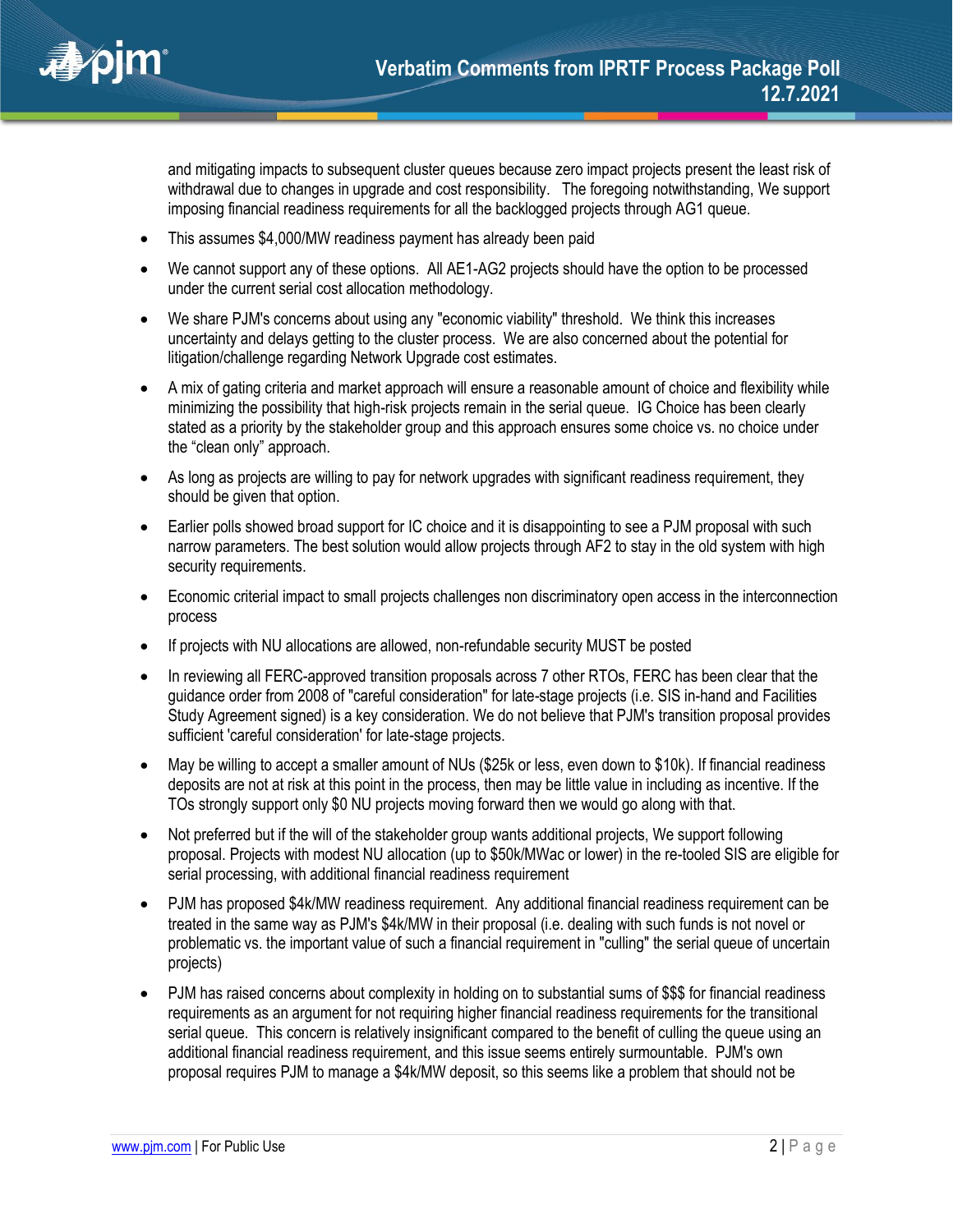

driving decisions regarding if/how to allow late-stage projects that have been developed under existing rules for years to continue without disruption/harm from new rules.

- PJM has raised concerns about debate/pushback by ICs who are just over any predetermined \$/MW NU allocation gating criteria as a reason not to utilize a \$/MW NU allocation metric as a gating criteria for remaining in the serial queue. First, this dynamic would also apply to PJM's proposal to only allow projects with \$0/MW NU allocation to remain in the serial queue. Secondly, any gating criteria higher than \$0/MW NU will be more defensible at FERC because it gives more IC choice and careful consideration of late-stage project interests.
- PJM's proposal of "clean" projects being eligible for Fast Lane processing is a step forward, however, it's not a step far enough forward to address the interest of projects that have been in the queue since 20018. As such, we believe the eligibility of projects for serial processing should be expanded to those that meet a broader \$/MW threshold vs PJM's proposal of \$0/MW
- Projects that entered the queue under the original framework should be allowed the choice to continue in that framework irrespective of network upgrade cost allocation.
- Projects with economically viable network upgrade cost allocation should be given an opportunity to complete the serial process with security (readiness deposits) comparable to the transition cluster. The current proposal is 20% of NU costs prior to entering Facilities Studies, therefore additional financial readiness requirements should be 20% of network upgrade cost.
- State jurisdictional projects in states with no well established and reliable interconnection process (such as Pennsylvania) should be treated the same as FERC jurisdictional projects during the transition and under the reformed interconnection rules. It is highly discriminatory to leave these projects with no path to access to the wholesale electricity market, which is the case if there is no state level interconnection process and projects are not allowed access to the PJM queue.
- True IC choice would be preferable
- We agree with PJM that setting a \$ threshold will be administratively complicated and lead to significant disputes that will ultimately slow the process down.
- We cannot support any of these options. All AE1-AG2 projects should have the option to be processed under the current serial cost allocation methodology.
- We share PJM's concerns about using any "economic viability" threshold. We think this increases uncertainty and delays getting to the cluster process. We are also concerned about the potential for litigation/challenge regarding Network Upgrade cost estimates.

## **Regarding the processing of queues beyond AG1, which option(s) can you support? Please provide any additional comments you would like to share related to the processing of queues beyond AG1.**

- Adding AG1, AH1, and AH2 projects to New Cluster A would be the quickest way to complete the transition with a minimal blackout period for new requests. However, considering that the AG2 queue opened in October 2020 prior to the IPRTF transition proposals being introduced, it may be reasonable to process AG2 as its own Transition Cycle to preserve priority.
- AG2 processed per the Clearway (Option C) package. AG2 CANNOT be kicked out of the queue and forced to reapply.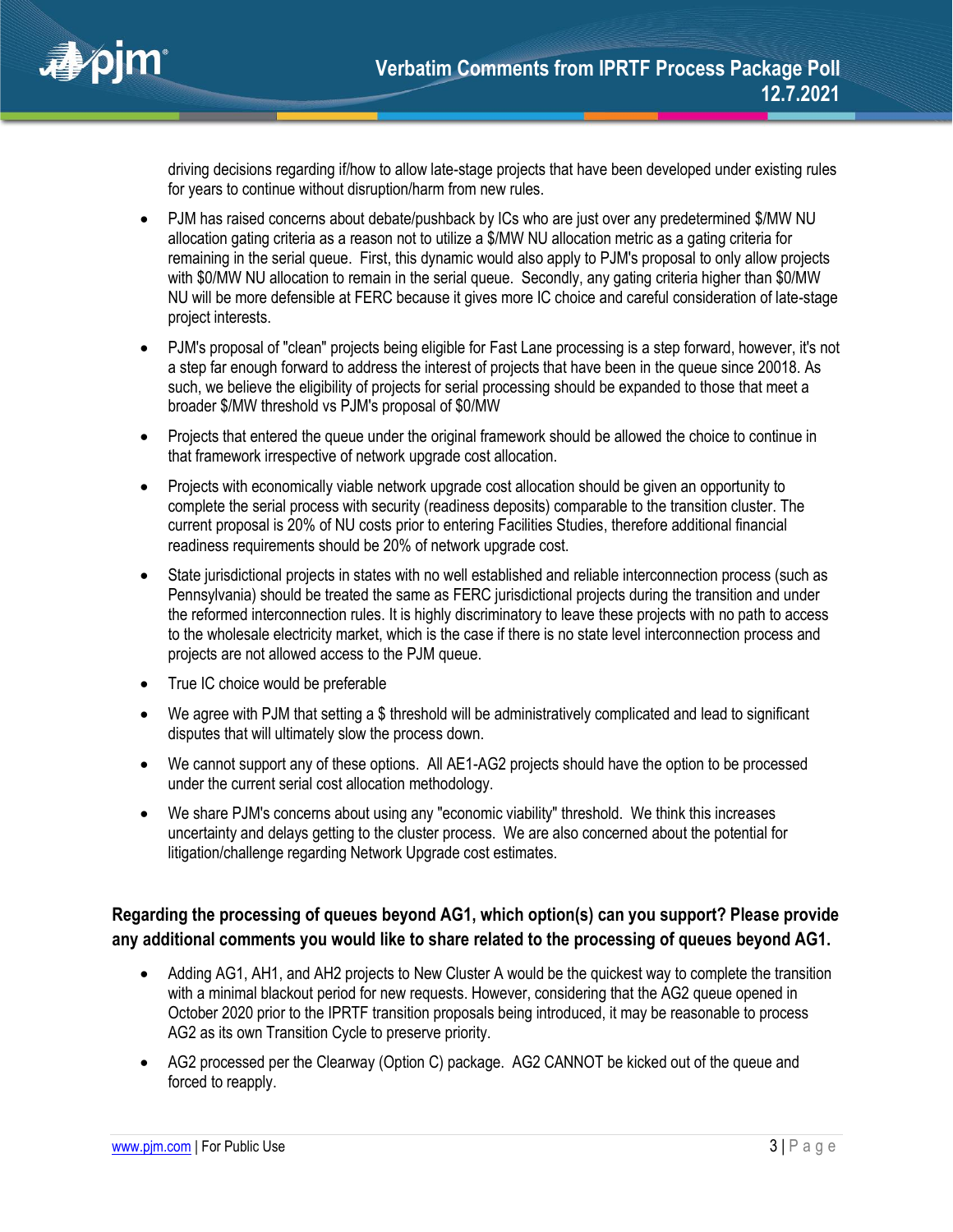

- In addition to above selections, please also consider the option of having AG2 in its own transitional cluster, and AH1 in its own cluster. At a minimal, for projects currently in the queue, PJM should modify its proposal to state that it will 'place a hold' on projects already in the queue and designated for New Cluster A, rather than kicking them out of the queue and forcing them to reapply. While the timeframe for processing may be the same either way, this is a meaningful difference for developers in terms of our ability to demonstrate a queue position and an understanding of when the project will be processed as we seek to value our portfolios and transact projects.
- It is completely reasonable to have all queues post AG1 reapply in the new queue process because PJM has not taken any action in regards to these queues/projects, and, therefore, they have no legacy rights expectations that would be impacted by moving these queues to the new process. Furthermore, allowing them to be processed in the transition cycles would significantly undermine the effective, efficient and timely progression to the new GI process; and as noted, there is no legacy rights basis to support the position of keeping these queues in the transition cycles generally, and especially in light of the goal of moving to a more effective process as soon as practicable.
- It would appear the best option for AG2 and beyond would be to start fresh in a process that will have some clear timelines and a cleaner study process.
- My company has a significant amount of capital, time and resources already tied up in its AH2 project. Having to reapply will kill the project completely.
- Processing of AG2 queues through AH2 queues should be able to continue under the existing serial process to ensure that they are not delayed further. Under PJM's proposed transition mechanism, it would mean those projects that were submitted as early as October 2020 for the AG2 t would take up to 6 years to reach a signed agreement. Although the PJM proposal would allow "clean" projects an off ramp to more quickly seek signing a final agreement, those would likely be smaller projects. A separate Transitional Cycle 2 for queues AG2 and beyond should be dependent upon when a final order is received from the FERC, in the event that the final Order is issued beyond AH2 start date or the targeted October 2022 effective date. As noted in the previous questions, PJM should establish a requirement that projects will also need to be developed and procured to meet state mandated renewable portfolio standards and those types of projects will be eligible for fast track prioritization.
- Projects in the AG2 and AH1 queues should be included in the fast lane process, or a second fast lane shall be developed before Transition Cycle #1 to allow more clean projects to connect to the system while respecting the existing rules/ queue priority.
- Second choice would be to kick out AG2-AH2 and have them re-apply.
- Since this question is informing the separate polling on transition options, please include the number of projects that would be included under each option in that polling. Please also include a slide 11 type graphic to illustrate each option in that transition polling.
- Support for a Transition Cycle 2 assumes Study and Readiness Deposits equal to or greater than PJM proposed requirements.
- These queues all originated after this process was started they have no preemptory rights.
- We believe that projects that entered the queue under the original framework should be allowed the choice to continue in that framework. We cannot support any of the presented options as they do not provide an option for the projects to be processed per the tariff in effect at the time of application.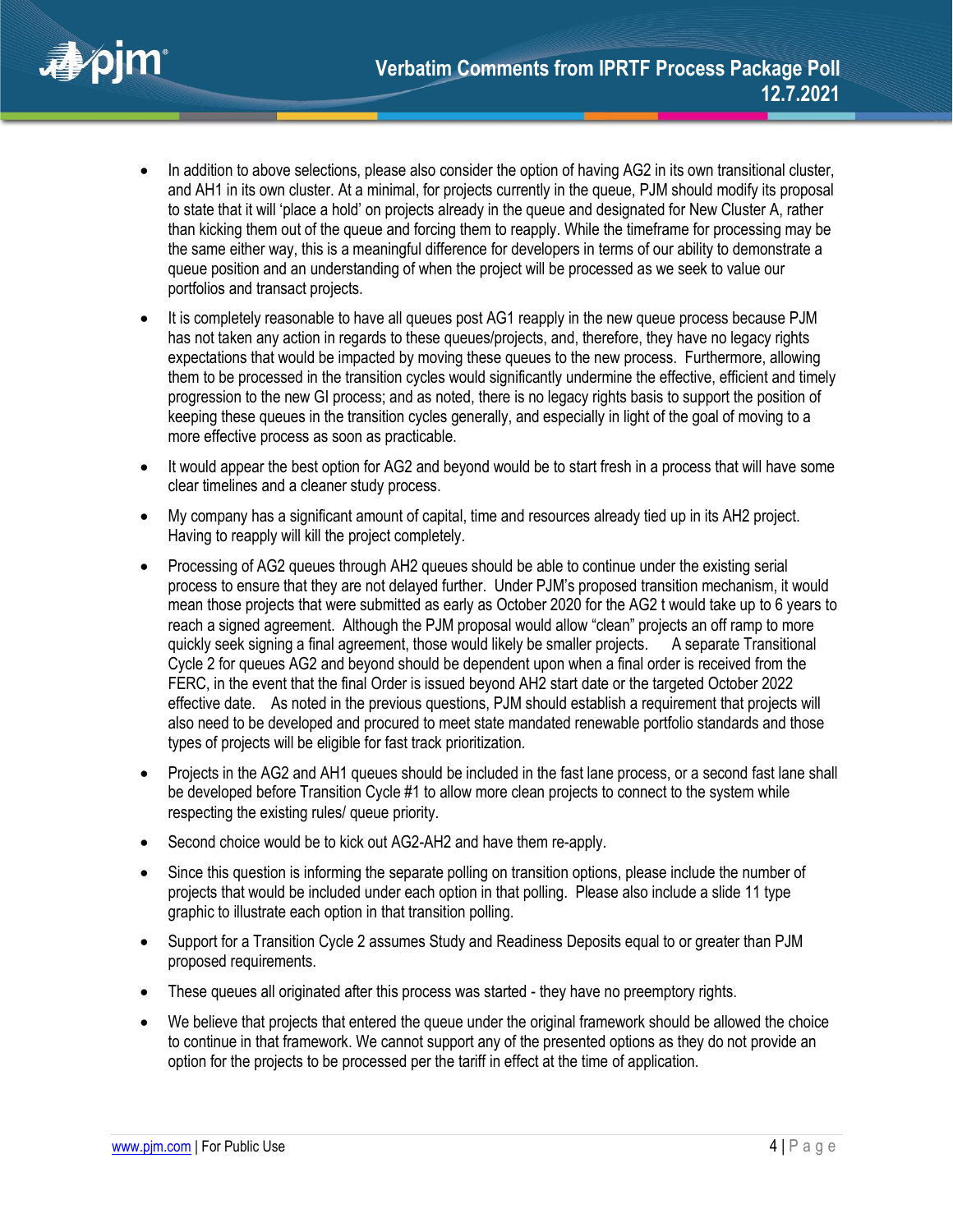

- We cannot support any option that kicks AG2 projects out of the queue. Processing AG2 projects first is a completely reasonable tradeoff for having new projects that do not currently exist having to wait to be processed.
- AG2 entered the queue without any knowledge of what changes were coming. At a minimum, that cluster should remain separate with only modification for the cluster requirements allowed.
- AG2 is a massive queue with almost 700 projects that should be its own cluster.
- AG2 likely needs its own cluster given its size
- AG2 likely needs its own cluster given its size, and AG2 projects should retain some sort of priority given the timing of their queue entry.
- AG2 projects are unfairly disadvantaged relative to the AH1 and later projects in the queue.
- AG2 projects have the best argument for consideration via its own transitional cluster vs. being kicked out of queue.
- AG2 queue deadline closed before the IPRTF was initiated. Developers/investors made investment decision without any knowledge of these changes and AG2 projects should therefore not be kicked out of the queue and be forced to reapply with new requirements.
- AH1 and AH2 projects should not have to reapply if they wish to remain in the process. This will cause a great amount of rework that has already been completed by staff. The reapplications will risk delaying the overall process needlessly.
- AH1 and out should be in Cluster A but should NOT have to reapply.
- AH1/AH2 are less mature and will have a less convincing case before FERC. AG2 has a more reasonable claim to its own transition cluster.
- For the above options, a small portion of AI1 may also need to be included in this grouping due to the timing of the filing. Given that projects from five queue groups are being clustered to be Transition Cluster #1 (AE1/AE2/AF1/AF2/AG1), and since PJM has stated they can handle a large cluster, there is no reason to separate AG2 from subsequent queue groups. This will add unnecessary delays and runs counter to PJM and the entire market's goals of minimizing the blackout period for applications.
- Giving AG2 a transitional cluster would be a reasonable accommodation that would gain more support but still allow the transition to be completed ahead of the prior PJM Option 3 schedule
- Goal is to size the clusters appropriately. If the cycles are too large, they may take longer than expected and go against the goal of trying to get newer projects processed sooner
- In addition to above selections, please also consider the option of having AG2 in its own transitional cluster, and AH1 in its own cluster. At a minimal, for projects currently in the queue, PJM should modify its proposal to state that it will 'place a hold' on projects already in the queue and designated for New Cluster A, rather than kicking them out of the queue and forcing them to reapply. While the timeframe for processing may be the same either way, this is a meaningful difference for developers in terms of our ability to demonstrate a queue position and an understanding of when the project will be processed as we seek to value our portfolios and transact projects.
- It is reasonable to provide AG2 more consideration in its own transitional cluster after the AE1-AG1 transitional cluster and doing so will garner maximum support towards a consensus transition proposal.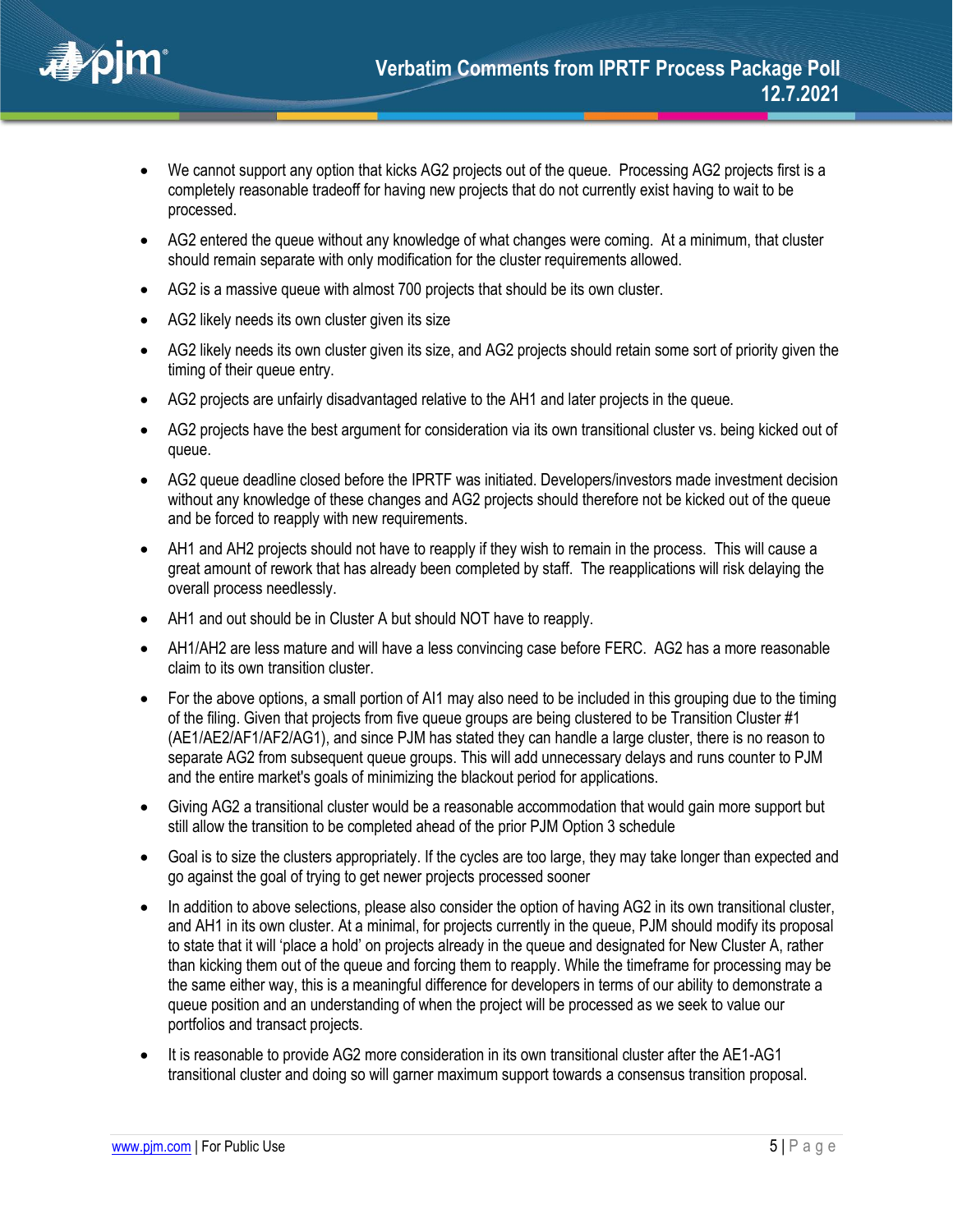

AH1 has less of a claim to the existing process and including it in a transitional cluster will make that cluster very large. Re-queuing AG2-AH2 would likely raise significant opposition and concerns at FERC.

- It takes time to pull a new submission together and Projects that have met the PJM filing requirements should have priority over yet to be filed Projects. Withdrawal of projects that met PJM's filing requirements has a detrimental financial implication on the filing company.
- Preserving AG2 priority is justified as this queue was completely caught off guard by the reform process. Kicking AG2 off the queue sends the wrong market signal that ISOs can completely change the rule ex-post - noting also that this is PJM's largest queue.
- Second choice would be to kick out AG2-AH2 and have them re-apply.
- We believe that projects that entered the queue under the original framework should be allowed the choice to continue in that framework. We cannot support any of the presented options as they do not provide an option for the projects to be processed per the tariff in effect at the time of application.
- We cannot support any option that kicks AG2 projects out of the queue. Processing AG2 projects first is a completely reasonable tradeoff for having new projects that do not currently exist having to wait to be processed.
- We now know the universe of AG2 projects. Allowing them to drop out and reapply can change things significantly. MFO could increase, etc.
- We understand about striking the right balance to create a consensus, so if AH1 and AH2 don't stay in the Transitional Cycle 2, PJM should modify its proposal to state that it will 'place a hold' on projects already in the queue and designated for New Cluster A, rather than kicking them out of the queue and forcing them to reapply. While the timeframe for processing may be the same either way, this is a meaningful difference for developers in terms of our ability to demonstrate a queue position and maintaining some priority over a project that hasn't applied for interconnection yet.
- We would support any option that allows for serial processing of AG2 queue projects.

## **Please provide any additional comments you would like to share.**

- Although we support the PJM cluster based interconnection proposal, it does not mean that we support the transition mechanism that was proposed at the November 30th task force meeting. We believe that proposal would unreasonably stall the development of projects in AG2, resulting very few if any projects at all to sign final ISAs and have widespread implications on projects seeking timely commercial operation. At a minimum, PJM should reconsider adopting its Option 4 with modifications made in the Dominion Energy letter. If it is inclined to move forward with its new transition proposal, PJM should create a separate Transitional Cycle 2 for projects in future queues beginning AG2 until a decision is issued by the FERC. As noted in the previous questions, PJM should establish a requirement that projects will also need to be developed and procured to meet state mandated renewable portfolio standards and those types of projects will be eligible for fast track prioritization.
- As development costs balloon in PJM because of increases in deposits, time in queue, and other restrictions, my company will look to develop in other RTOs where a positive return on investment can be earned. My company understands PJM's frustration with "paper" projects but many components of the new process make it almost impossible for small, less capitalized developers to work in PJM. For example, the carrying costs for all the deposits in the current queue timeline are non-trivial.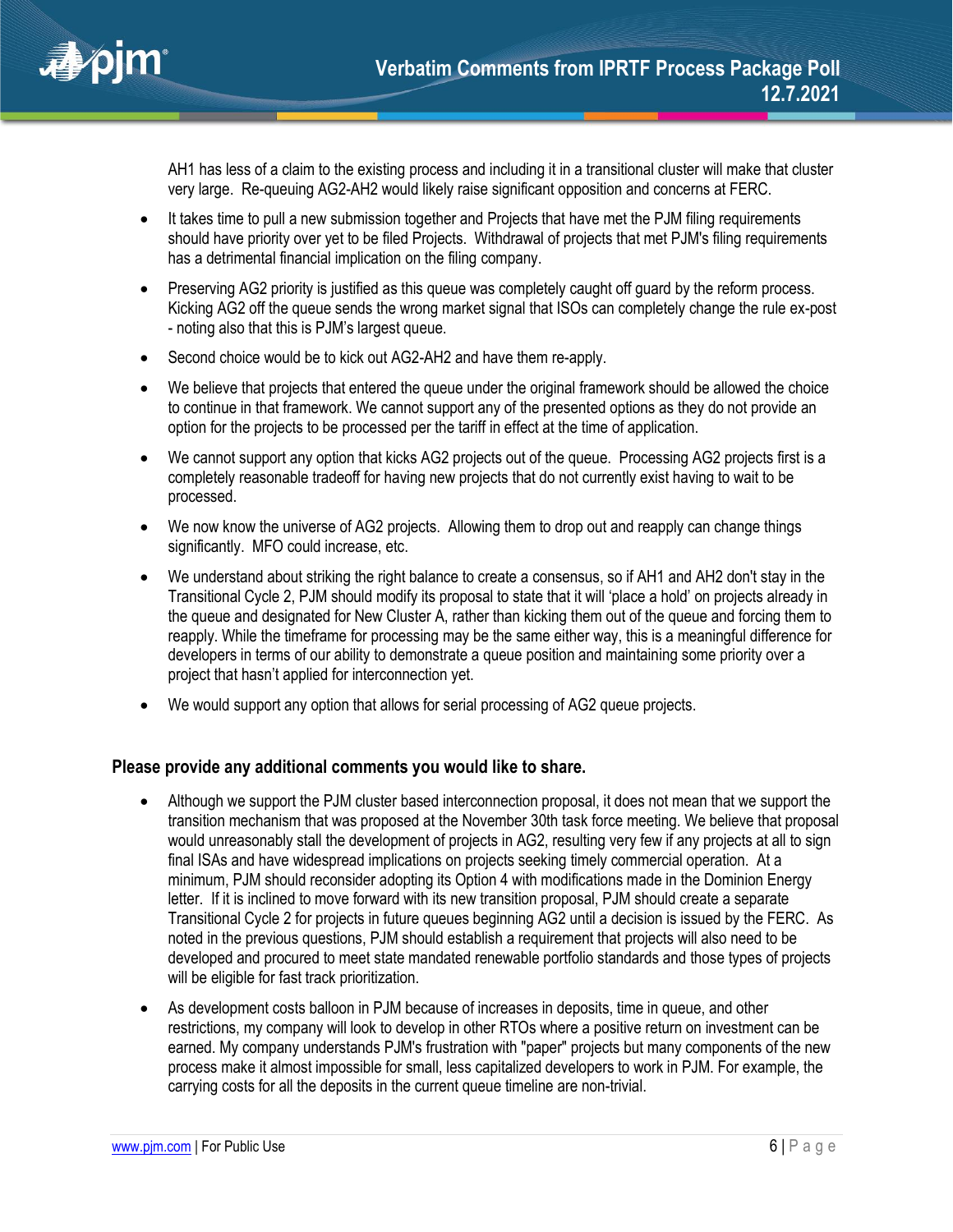

- "Comments on alternate proposals: CRR/ORR: Non-material changes to POI yes Affected system studies identified in Phase 1 – yes • Max feasible cost cap for affected system upgrades in Phase 1 – yes, if realistic to provide • Results of Affected Systems study by Phase 2 – yes • Adverse Study Test at end of Phase 2 – yes • WPMA treatment – generally agree with CRR/ORR comments RWE: • Phase 1 – Affected systems screening and outlet issues screening – yes, if realistic perform • Draft results before decision points – yes • Phase 2 – include prelim affected systems and outlet issues – yes • Phase  $2 -$  Affected systems upgrades identified – yes • Provide at least 5 days for model review – yes • Phase 3 – Affected systems upgrades identified - yes • Incremental financial rights - yes "
- Comments on PJM Option A Matrix does not state that RD2 and RD3 (10% and 20%, respectively) are reduced by any amounts paid in prior Readiness Deposits, as is shown in the Powerpoint • Matrix does not state when RD2 goes at risk • Election of Option to Build should still be allowed after results of Phase 2 Interconnection Upgrade Facility Study is complete and IC has received cost and schedule estimates. Facility study could be re-done in Phase 3 under Option to Build assumption • In all phases, draft reports should be released prior to initiating the Decision Point windows. This allows for corrections and adjustment of required security and a full 30 days for IC to analyze and secure funds and other requirements. NOTE SPP did not release draft results in advance of the decision point windows in its initial implementation of a three stage process and lost a challenge by an IC at FERC, resulting in a project being reinstated after being withdrawn and the need for additional re-studies. • Affected system studies should be arranged by PJM with the funding covered by study deposit paid to PJM by IC. Initial study should be completed in Phase 2 so ICs do not move forward without knowledge of upgrades. • Matrix does not address penalty free withdrawal provisions • Specific site control requirements (acres per MW) should be listed in matrix Specific items from other proposals to be included in PJM Option A package: • Clearway package POI suggestion of maintaining separate GIAs for different projects at one POI is valuable to maintain customer flexibility. If same parent company, MW impact thresholds should be counted together. • CCR/ORR package POI suggestion to allow non-material changes to POI • RWE package Model Review requirement to post contingency files and deliverability study files • RWE's package comment about PJM sharing draft results ahead of decision windows • RWE package SIS project info clarify that 100% site control is still acres/MW based • Clearway package suggestion to send email updates when schedule changes occur • Clearway/RWE packages suggestions to have group kick-off calls for each phase • CCR/ORR/RWE packages suggestions about affected systems • Clearway package suggestion to allow continued size reduction flexibility (but not reducing obligation to fund any shared upgrades in original allocation) • Clearway package suggestion to review cost allocation shift factors and contribution to overload thresholds. Low thresholds result in high interdependency and larger impacts from late stage withdrawals.
- Need to reflect non-zero network upgrades in the fast-track need to clear out larger units sitting on holds for extended times in simplifying remodeling.
- PJM package (A) is unjust and unreasonable for AG2 projects.
- Some of the proposals contain elements we can support: 1) Reimbursement of NU costs up to a cost cap (CAISO is currently ~\$72k/MW and adjusted by inflation); 2) Having a mechanism to have states/public policy pick up NU cost responsibility; 3) clarifying that continuous site control is required; 4) IC responsible for Affected System Studies (in particular, PJM should not allow delay of a cluster due to incomplete Affected System Studies). Some proposals contain elements we cannot support: 1) security in lieu of site control; 2) PJM assessment of constructability of site (would prefer to retain current guidance); 3) delays in transitioning to routine cluster process.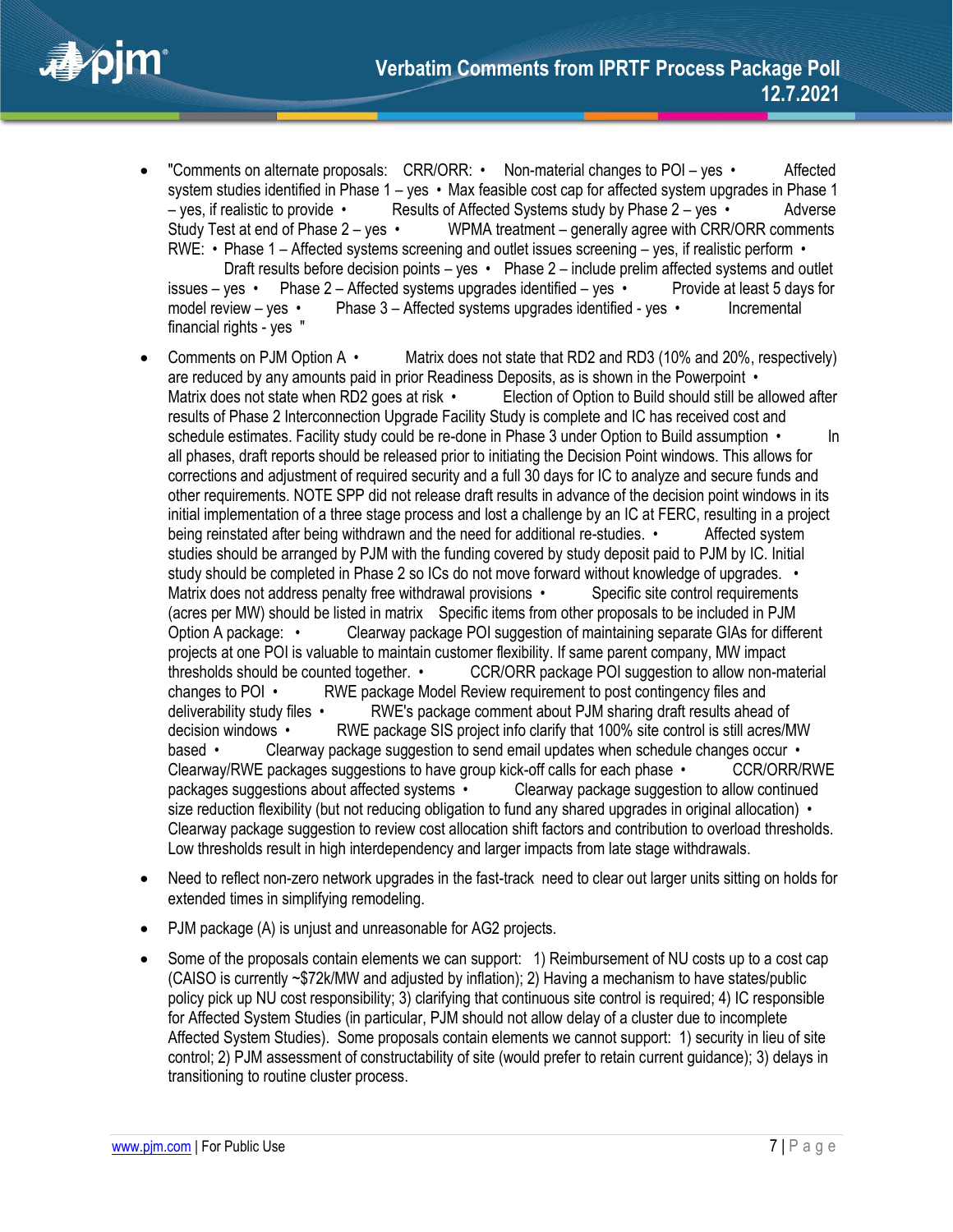

- Thank you for providing the opportunity to comment on this important process. There are few key items that we would like to provide our support and rationale. PJM should continue to revert back to the root cause of the queue backlog. This root cause is that PJM had the least expensive interconnection costs of any RTO in the country. Since the barrier to entry was so low it created problems where site control lapsed or was unreasonable. The root cause of this issue has been corrected since the readiness deposits have increased by an order of magnitude. PJM should not be forcing development decisions like making companies execute their leases or purchases at ISA execution. This is a reaction to the current situation and it is unprecedented and unnecessary. PJM should incorporate interconnection customer draft model and report reviews as part of the process. In other regions there are significant errors found by interconnection customers. Allowing a draft report is critical to prevent rework. If there is an Interconnection Customer sign off period on the report it will prevent FERC complaints and disputes that drastically delay the entire process. PJM should coordinate Affected Systems studies as is done in MISO. With the 2-3x increase in study deposits PJM should have ample resources to coordinate this activity and it will help increase the readiness theme of the whole process. Affected Systems are the single largest source of delays in MISO. Since PJM is mirroring MISO's process it only makes sense to acknowledge this very important problem in MISO's process. Putting the Affected Systems work on the Interconnection Customer would create more problems and increase the chance of projects not being ready. Intracluster funding should be added into the process mirroring MISO. This should only be done for large upgrades >\$20M. Although precedence has shown that decisions may not be made based on potential future allocations that does not mean it will continue. The overwhelming majority of projects that have been constructed or are being constructed have consumed excess capacity on the grid. With increased congestion and the need for more renewable energy this will shift and more projects are going to be facing network upgrades. Interconnection customers can structure transactions to account for future funding and eliminate uncertainty of future allocation. Interconnection Customers are already fronting the cost of network upgrades that have shown time and time again to benefit many more parties than just a single interconnection project. Intracluster funding should be added in to coincide with the benefits and eliminate free riders. PJM has done a great job working with the stakeholder community. Some of the key updates to their plan have been eliminating cost risk before the actual study begins, lessening the site control requirements and adding in the ability for the IC to shift milestone dates. Thank you for your continued work on these issues and we hope to continue finding the best solution for all parties.
- This company believes the current PJM new process and transition process are reasonable means to achieve the goal of this initiative, which is meaningful queue reform in a timely manner. These proposals reflect months of stakeholder discussions and shouldn't be changed at this point of time as any additional changes pose the risk of undermining the goal of meaningful queue reform.
- We appreciate all of PJM's hard work during this process. We recognize how difficult this process has been and how difficult it is to accommodate everyone's issues.
- We are conceptually aligned on the cluster cost allocation structure for the new interconnection process however, there are significant requirements in each proposal that we cannot support. Issues including but not limited to, site control requirements, affected systems coordination, project site modifications and suspension rights need to be much further developed before we can provide support.
- We highly support having AG-2 and AH-1 having their own cycle.
- A Penalty Free Withdrawal (PFW) mechanism must be included in the final design. A PFW permits an Interconnection Customer (IC) to withdraw from the GI study process, and receive 100% reimbursement of their posted Readiness Deposits, in the event their total GI upgrade cost increases by a fixed amount from the prior study. (Avangrid & Geenex Coalition original transition proposals included PFW). PFW is advantageous to all stakeholders as it allows ICs, especially those "riding the fence", to easily decide to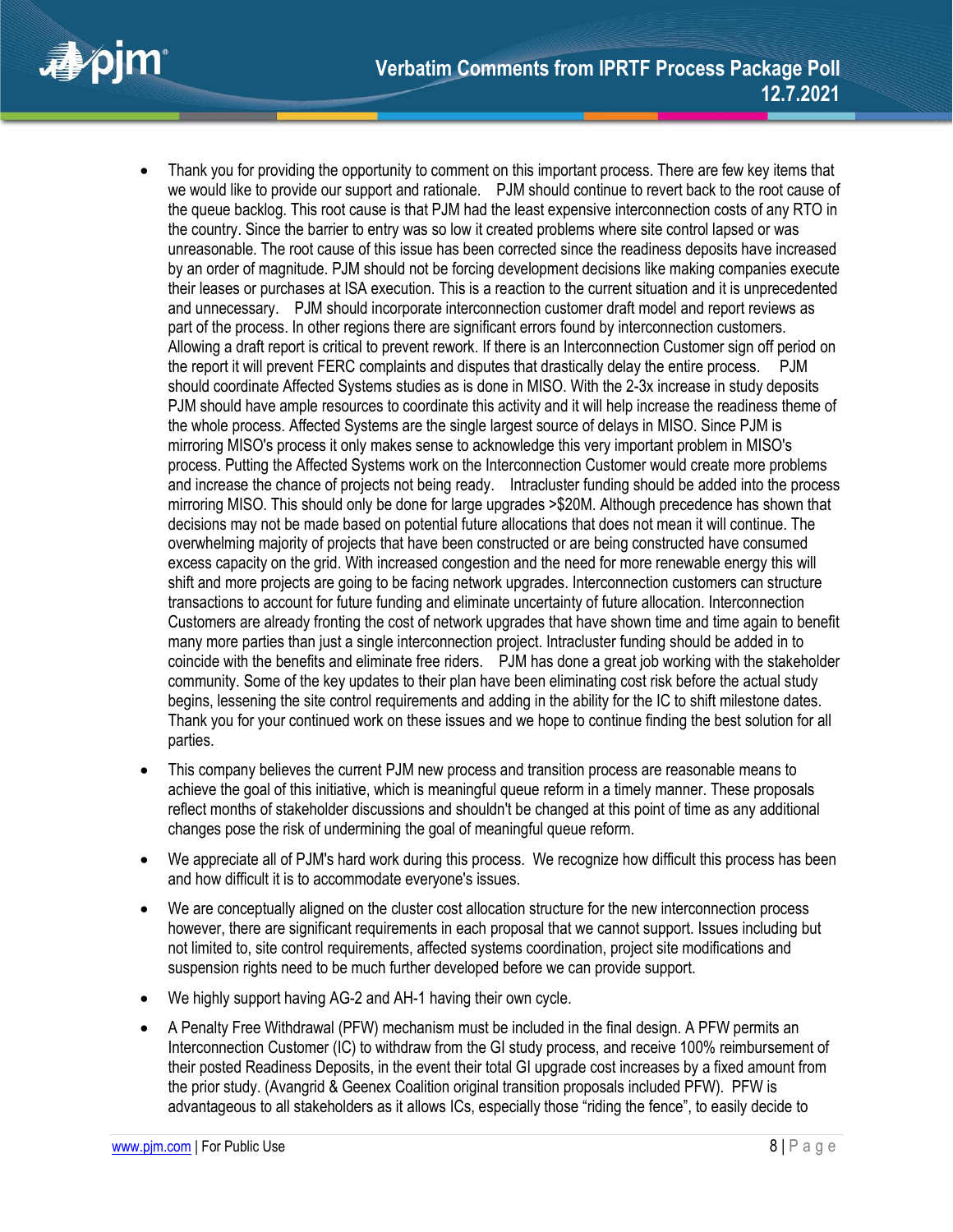

withdraw earlier in the GI study process. It also mitigates unjust financial exposure an IC may incur due to human error, affected system study surprises, FERC waivers that cause restudies, etc. Without such mechanism, an IC that is convinced they will lose their initial Readiness Deposit, is more likely to double down with another Readiness Deposit in an attempt to obtain a better study result. Such action is highly disruptive to the study process as it usually results in very late-stage withdrawals, additional wasted study analysis by PJM engineers, additional paperwork by PJM Legal if the IC withdraws after ISA execution, and possibly even FERC challenges.

- Affected System coordination, study processes, communication, and alignment require attention and solution development between PJM and adjacent regions.
- Comments on alternate proposals: CRR/ORR: Non-material changes to POI yes Affected system studies identified in Phase 1 – yes Max feasible cost cap for affected system upgrades in Phase 1 – yes, if realistic to provide Results of Affected Systems study by Phase 2 – yes Adverse Study Test at end of Phase 2 – yes WPMA treatment – generally agree with CRR/ORR comments RWE: Phase 1 – Affected systems screening and outlet issues screening – yes, if realistic perform Draft results before decision points – yes Phase 2 – include prelim affected systems and outlet issues – yes Phase 2 – Affected systems upgrades identified – yes Provide at least 5 days for model review – yes Phase 3 – Affected systems upgrades identified - yes Incremental financial rights - yes
- Comments on PJM Option A Matrix does not state that RD2 and RD3 (10% and 20%, respectively) are reduced by any amounts paid in prior Readiness Deposits, as is shown in the Powerpoints • Matrix does not state when RD2 goes at risk • Election of Option to Build should still be allowed after results of Phase 2 Interconnection Upgrade Facility Study is complete and IC has received cost and schedule estimates. Facility study could be re-done in Phase 3 under Option to Build assumption • In all phases, draft reports should be released prior to initiating the Decision Point windows. This allows for corrections and adjustment of required security and a full 30 days for IC to analyze and secure funds and other requirements. NOTE SPP did not release draft results in advance of the decision point windows in its initial implementation of a three stage process and lost a challenge by an IC at FERC, resulting in a project being reinstated after being withdrawn and the need for additional re-studies. • Affected system studies should be arranged by PJM with the funding covered by study deposit paid to PJM by IC. Initial study should be completed in Phase 2 so ICs do not move forward without knowledge of upgrades. • Matrix does not address penalty free withdrawal provisions • Specific site control requirements (acres per MW) should be listed in matrix Specific items from other proposals to be included in PJM Option A: • Clearway POI suggestion of maintaining separate GIAs for different projects at one POI is valuable to maintain customer flexibility. If same parent company, MW impact thresholds should be counted together. • CCR/ORR POI suggestion to allow non-material changes to POI • RWE Model Review requirement to post contingency files and deliverability study files • RWE's comment about PJM sharing draft results ahead of decision windows • RWE SIS project info clarify that 100% site control is still acres/MW based • Clearway suggestion to send email updates when schedule changes occur • Clearway/RWE suggestions to have group kick-off calls for each phase • CCR/ORR/RWE suggestions about affected systems • Clearway suggestion to allow continued size reduction flexibility (but not reducing obligation to fund any shared upgrades in original allocation) • Clearway suggestion to review cost allocation shift factors and contribution to overload thresholds. Low thresholds result in high interdependency and larger impacts from late stage withdrawals.
- "CRR/ORR: Non-material changes to POI yes Affected system studies identified in Phase 1 – yes • Max feasible cost cap for affected system upgrades in Phase 1 – yes, if realistic to provide • Results of Affected Systems study by Phase  $2 - yes$  • Adverse Study Test at end of Phase  $2 - y$ es • WPMA treatment – generally agree with CRR/ORR comments RWE: • Phase 1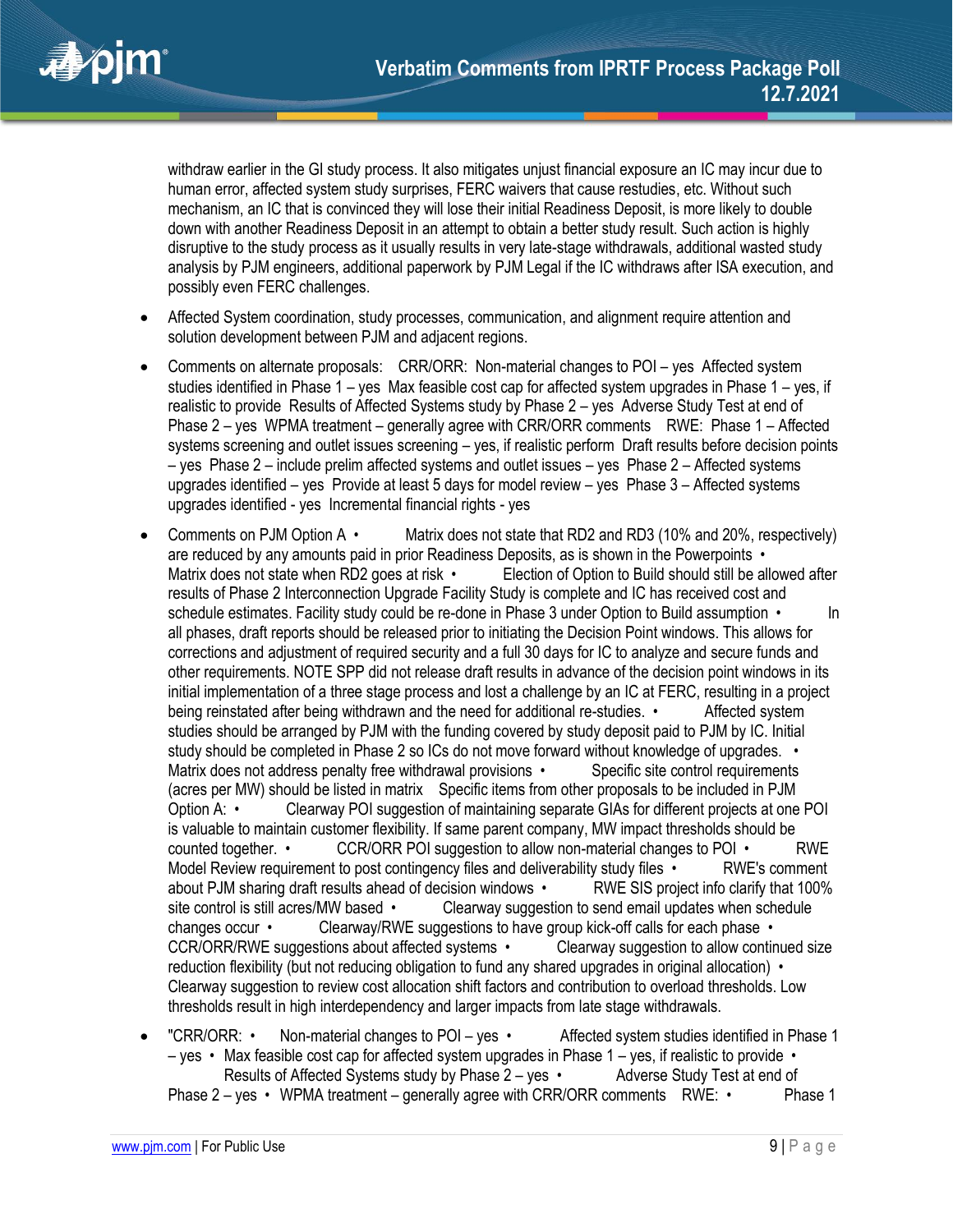– Affected systems screening and outlet issues screening – yes, if realistic perform • Draft results before decision points – yes • Phase  $2$  – include prelim affected systems and outlet issues – yes • Phase 2 – Affected systems upgrades identified – yes • Provide at least 5 days for model review – yes • Phase 3 – Affected systems upgrades identified - yes • Incremental financial rights - yes "

- FERC has been clear in all 7 prior FERC-approved RTO transition proposals that the guidance order from 2008 of "careful consideration" for late-stage projects (i.e. SIS in-hand and Facilities Study Agreement signed) is a key consideration. We do not believe that PJM's transition proposal provides sufficient 'careful consideration' for late-stage projects.
- Glad we didn't stop talking as some advocated weeks ago. We are super close to consensus!
- IC Choice requiring through AG2 queues is a must-have for the final PJM proposed transition solution in order to provide the opportunity for late-stage highly certain projects to remain under serial cost allocation rules as long as they are able to post a robust readiness requirement.
- IC Choice!
- If AG2 or later projects are maintained in the queue for processing in a cluster prior to new submissions, they should keep their projects substantially the same - i.e. no increases in MFO/CIR, no fuel changes, no POI moves, etc
- IG Choice!
- In reviewing all FERC-approved transition proposals across 7 other RTOs, FERC has been clear that the guidance order from 2008 of "careful consideration" for late-stage projects (i.e. SIS in-hand and Facilities Study Agreement signed) is a key consideration. We do not believe that PJM's transition proposal provides sufficient 'careful consideration' for late-stage projects.
- In support of ORR Package given its treatment of State Jurisdictional projects relative to PJM's proposal. ORR's proposal would account for State Jurisdictional study delays that are inevitable - a risk that is outside the interconnection customer's control.
- Keep up the good work!
- PJM has raised concerns about complexity in holding on to substantial sums of \$\$\$ for financial readiness requirements as an argument for not requiring higher financial readiness requirements for the transitional serial queue. This concern is relatively insignificant compared to the benefit of culling the queue using an additional financial readiness requirement, and this issue seems entirely surmountable. PJM's own proposal requires PJM to manage a \$4k/MW deposit, so this seems like a problem that should not be driving decisions regarding if/how to allow late-stage projects that have been developed under existing rules for years to continue without disruption/harm from new rules.
- PJM's new proposal adequately balances interests and considerations about timing.
- PJM's new proposal is more acceptable related to transition and readiness, but we maintain that the site control method of measuring the tenure of agreements as 3 years from the date of Phase 3 completion is not tenable or practically feasible, unless the operation term qualifies without the need for actually triggering operations payments. If PJM will not allow the operations period to qualify, then measuring instead from the date of application is realistically the only way to approach this, and we would support making that term longer (e.g., 5 years) in exchange. The uncertainty of the PJM queue process even after reform makes it impossible for developers to guess years in advance what the date of Phase 3 completion is going to be, and requiring every applicant to go back and renegotiate sometimes dozens of agreements would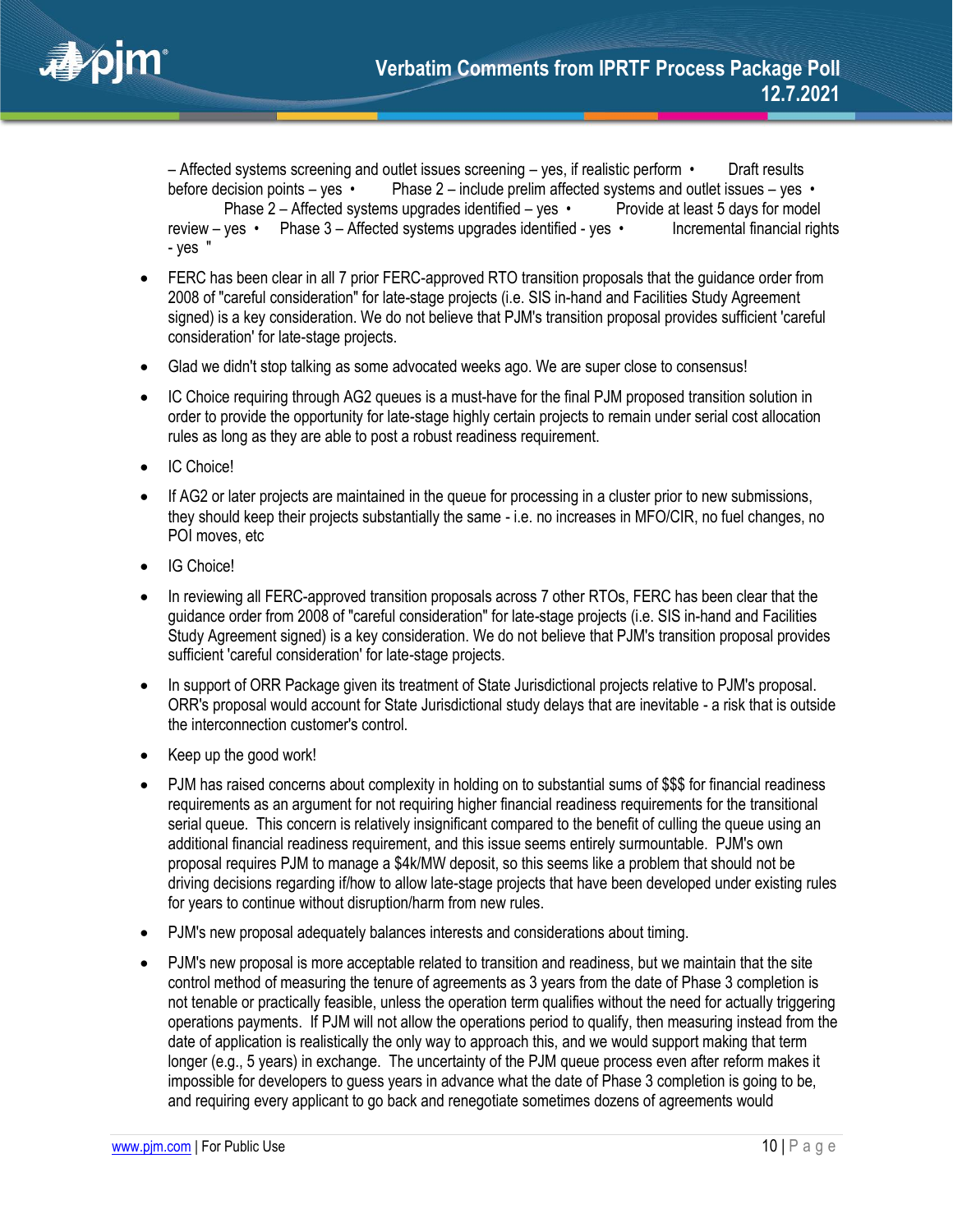

unnecessarily insert even more uncertainty and risk into projects. We understand the need for site control requirements as a way to demonstrate readiness, but the way to demonstrate this needs to provide us with certainty on dates.

- PJM's proposal of "clean" projects being eligible for Fast Lane processing is a step forward, however, it's not a step far enough forward to address the interest of projects that have been in the queue since 20018. As such, we believe the eligibility of projects for serial processing should be expanded to those that meet a broader \$/MW threshold vs PJM's proposal of \$0/MW
- Regarding the 3 yr site control after signing of the ISA, we would like to see PJM eliminate this requirement or at a minimum, increase the 180 days to 365 days for demonstration of site control.
- Site control requirements needs to be discussed further regarding the timing to meet the industry standard. Like other ISOs, Project should have three years from the COD to come online before IA is terminated. Current rules need to be stay. PJM needs to coordinate new proposal with other ISOs to complete AFS in a timely manner to meet current proposed schedule.
- Some of the proposals contain elements we can support: 1) Reimbursement of NU costs up to a cost cap (CAISO is currently ~\$72k/MW and adjusted by inflation); 2) Having a mechanism to have states/public policy pick up NU cost responsibility; 3) clarifying that continuous site control is required; 4) IC responsible for Affected System Studies (in particular, PJM should not allow delay of a cluster due to incomplete Affected System Studies). Some proposals contain elements we cannot support: 1) security in lieu of site control; 2) PJM assessment of constructability of site (would prefer to retain current guidance); 3) delays in transitioning to routine cluster process.
- Stakeholders clearly stated their desire for IG choice. Adding choice to PJM's latest proposal would check all boxes and allow the transition to progress with maximum support!
- State jurisdictional projects in states with no well established and reliable interconnection process (such as Pennsylvania) should be treated the same as FERC jurisdictional projects during the transition and under the reformed interconnection rules. It is highly discriminatory to leave these projects with no path to access to the wholesale electricity market, which is the case if there is no state level interconnection process and projects are not allowed access to the PJM queue.
- Support ORR's package due to its treatment of State Jurisdictional projects. PJM's treatment of State Jurisdictional projects is overly punitive given that those same projects are exposed to a risk they cannot themselves control - timeliness of State Jurisdictional interconnection studies.
- Thank you for the additional polling
- Thank you!
- We applaud PJM's continued engagement and urge PJM to continue its efforts to bring various interests towards a compromise position. If we had listened to the voices that called for us to stop talking back in October we would not be this close to a substantively consensus proposal. Keep it up!
- We appreciate all of PJM's hard work during this process. We recognize how difficult this process has been and how difficult it is to accommodate everyone's issues.
- We are conceptually aligned on the cluster cost allocation structure for the new interconnection process however, there are significant requirements in each proposal that we cannot support. Issues including but not limited to, site control requirements, affected systems coordination, project site modifications and suspension rights need to be much further developed before we can provide support.